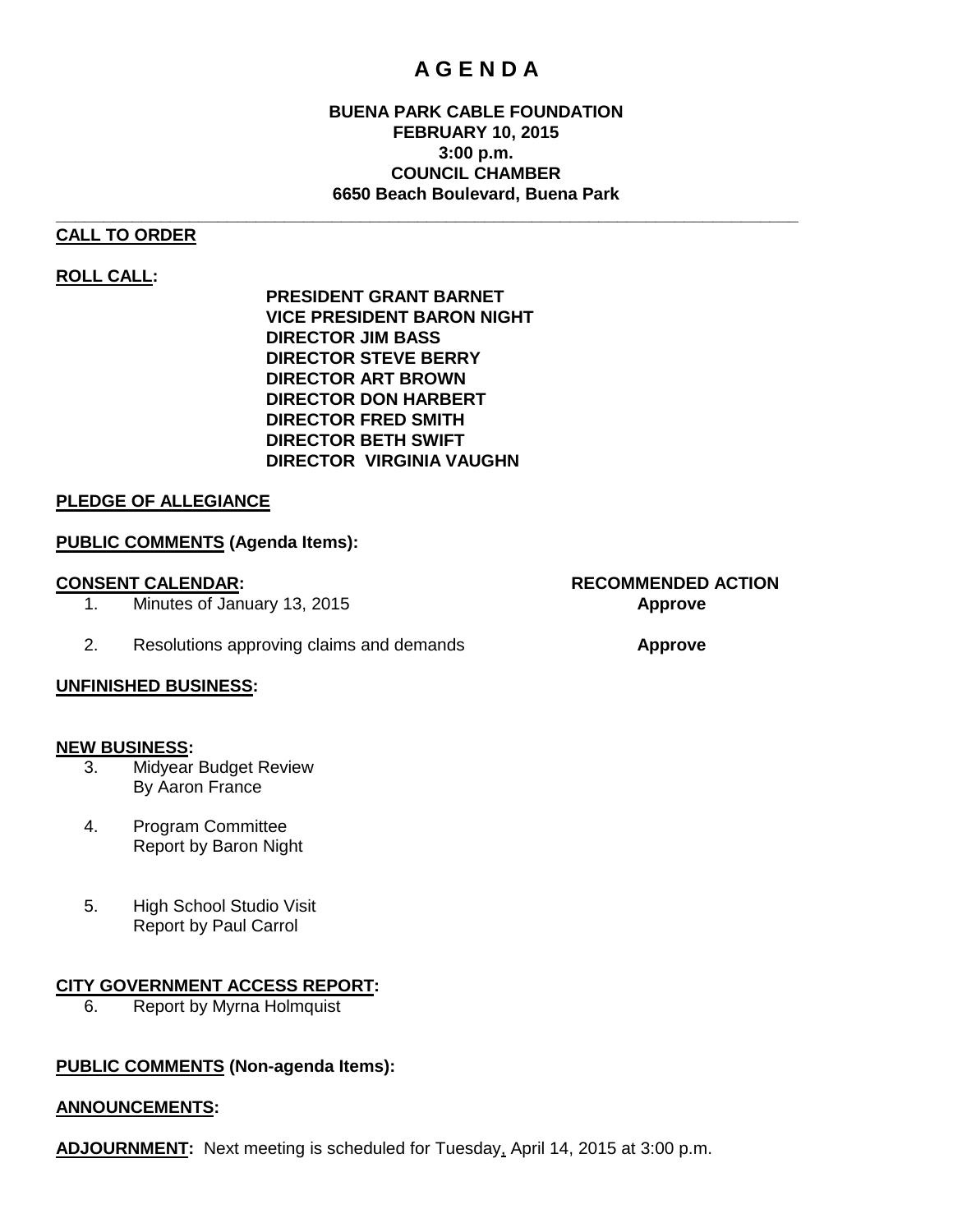#### **BUENA PARK CABLE FOUNDATION MINUTES OF MEETING January 13, 2015**

President Art Brown called the Buena Park Cable Foundation Meeting of January 13, 2015 to order at 4:05 p.m. in the Council Chamber, 6650 Beach Boulevard, Buena Park, California.

PRESENT: Barnet, Bass, Berry, Brown, Harbert, Night, Smith, Swift and Vaughn ABSENT: None

#### **ALSO PRESENT:**

Aaron France, Assistant to the City Manager and Marsha Cook, Executive Assistant.

#### **PLEDGE OF ALLEGIANCE**

Grant Barnet led the Pledge of Allegiance to the flag.

#### **PUBLIC COMMENTS (Agenda Items):**

There were no public comments.

#### **CONSENT CALENDAR:**

#### **MINUTES OF SEPTEMBER 9, 2014**

| MOTION:  | Smith/Berry to APPROVE the minutes.                         |
|----------|-------------------------------------------------------------|
| AYES:    | Barnet, Bass, Berry, Brown, Harbert, Night, Smith and Swift |
| NOES:    | None.                                                       |
| ABSTAIN: | Vaughn                                                      |

#### **RESOLUTION APPROVING CLAIMS AND DEMANDS**

| <b>MOTION:</b> | Smith/Berry to APPROVE the claims and demands.               |
|----------------|--------------------------------------------------------------|
| AYES:          | Barnet, Bass, Berry, Brown, Harbert, Night, Smith, Swift and |
|                | Vaughn.                                                      |
| NOES:          | <b>None</b>                                                  |

#### **UNFINISHED BUSINESS**

There was no unfinished business.

#### **NEW BUSINESS**

#### **Election of Officers 2015 Foundation Directors**

Motion: Brown/Night moved the nomination of Director **Grant Barnet for President**.

Motion: Smith/Harbert moved the nomination of Director **Baron Night for Vice President**.

Motion: Night/Bass moved the nomination of Director **Beth Swift for Treasurer**.

Motion: Night/Harbert moved the nomination of Director **Jim Bass for Secretary**.

| AYES:          | Barnet, Bass, Brown, Harbert, Night, Smith, Swift and Vaughn. |
|----------------|---------------------------------------------------------------|
| NOES:          | <b>None</b>                                                   |
| <b>ABSENT:</b> | <b>None</b>                                                   |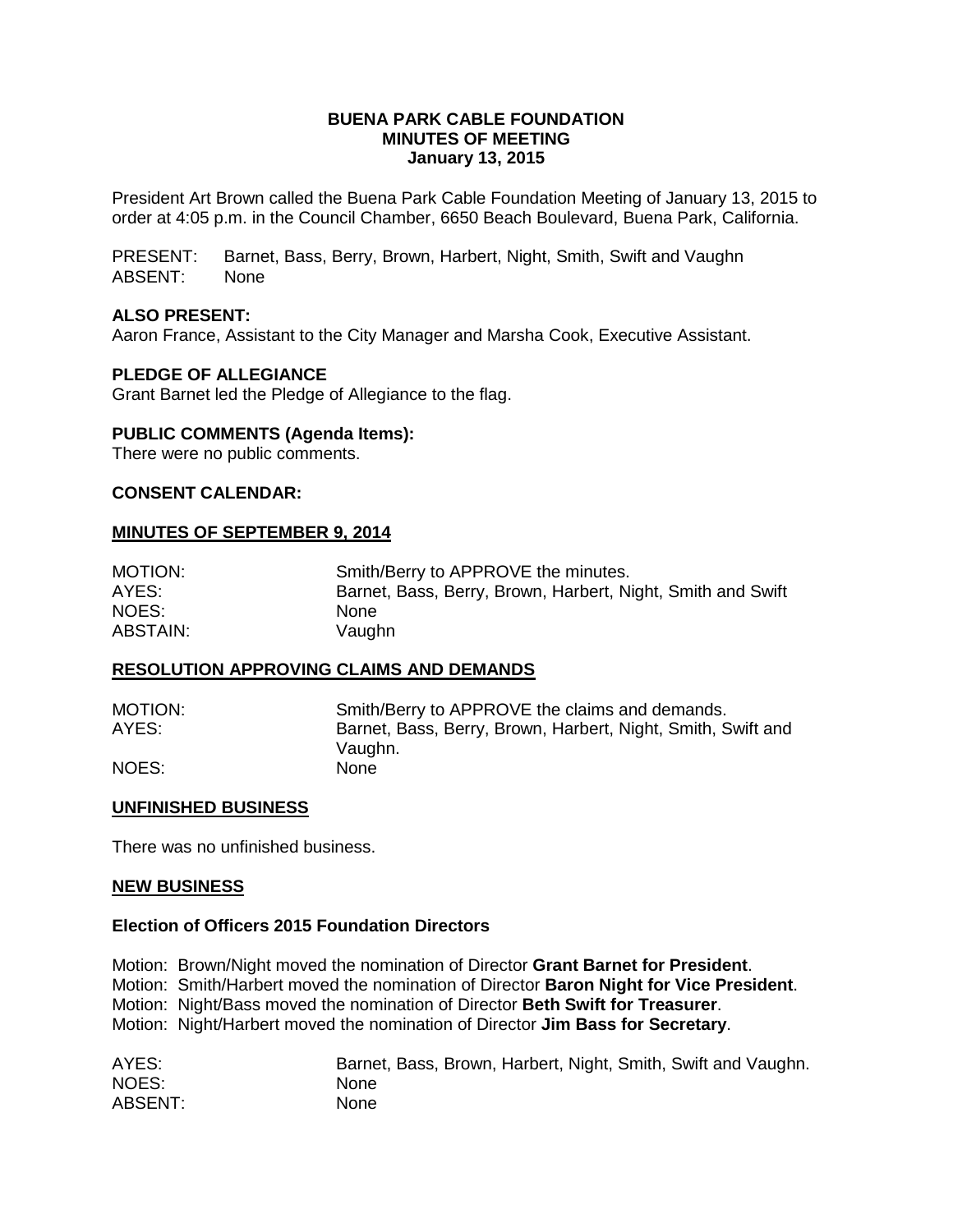BUENA PARK CABLE FOUNDATION January 15, 2015 PAGE 2 **Scholarship Sub-Committee Selection**

The following members volunteered to serve on the Scholarship Sub-Committee;

- Virginia Vaughn
- Baron Night
- Grant Barnet

### **CITY GOVERNMENT ACCESS REPORT**

Aaron France reported that programming currently running on BPTV includes a new edition of Crime watch and Adopt-A-Pet, Buena Park Today Winter Edition, Buena Park City Council Meetings, and pre-production is underway for a new Library update and church service.

#### **PUBLIC COMMENTS (Non-agenda Items):**

There were no public comments.

#### **ANNOUNCEMENTS:**

There were no announcements.

#### **ADJOURNMENT:**

There being no further business, the meeting was adjourned at 4.13 p.m. The next meeting is scheduled for February 10, 2015 at 3:00 p.m.

#### **ATTEST:**

Marsha Cook, Exec. Asst. Grant Barnet, President

\_\_\_\_\_\_\_\_\_\_\_\_\_\_\_\_\_\_\_\_\_\_\_\_\_\_\_\_\_ \_\_\_\_\_\_\_\_\_\_\_\_\_\_\_\_\_\_\_\_\_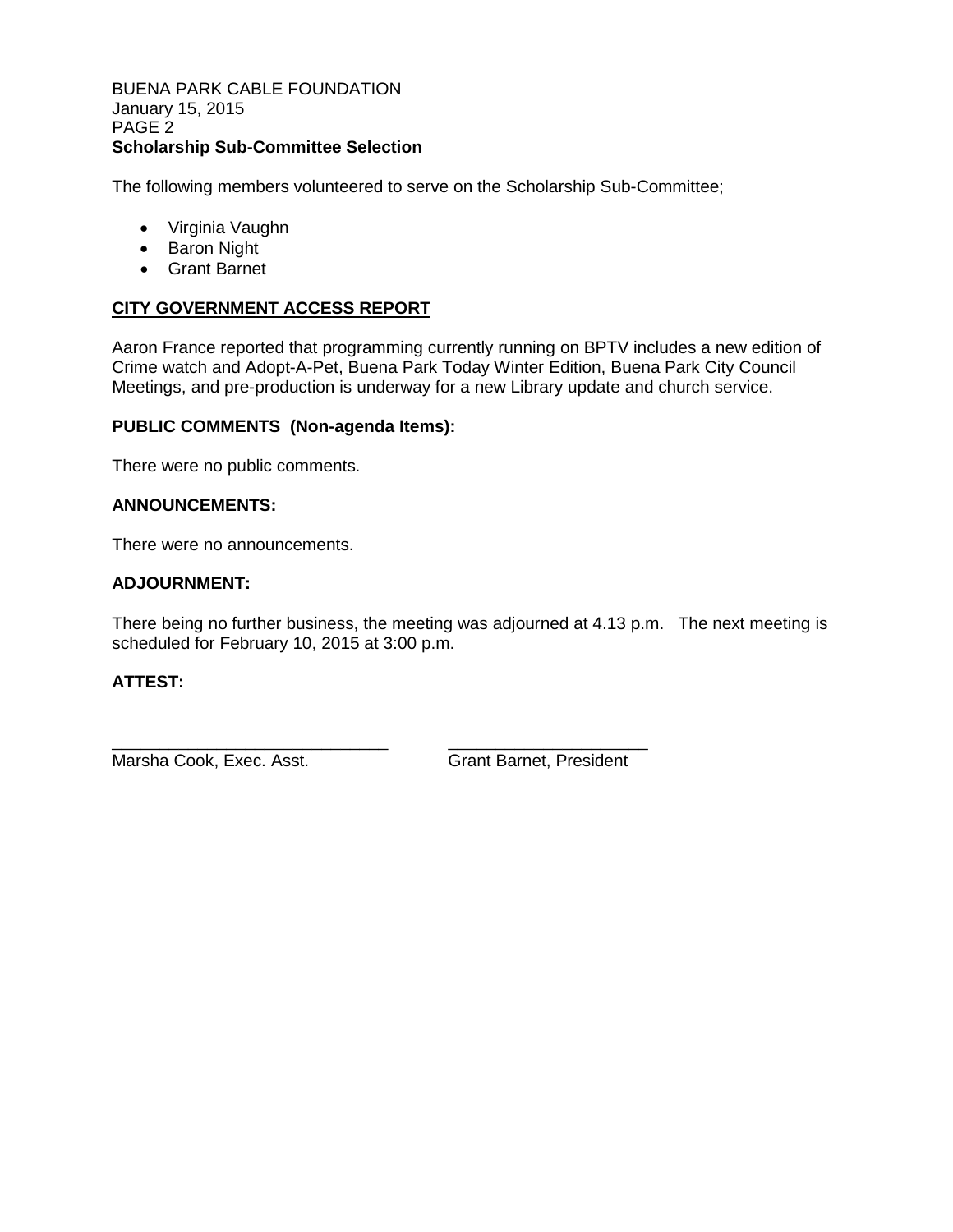#### **CITY OF BUENA PARK FOUNDATION CHECK REGISTER For FY 2014-2015**

| <b>Date</b> | <b>Vendor</b>        | <b>Description</b>                                                        | Invoice #                | Check# | Amount   |
|-------------|----------------------|---------------------------------------------------------------------------|--------------------------|--------|----------|
| 1/9/2015    | <b>Voided Check</b>  | <b>Voided Check</b>                                                       | <b>Voided Check</b>      | 6558   |          |
| 1/9/2015    | Time Warner          | Cable Service for January                                                 | JAN-2015                 | 6559   | 80.67    |
| 1/9/2015    | <b>Voided Check</b>  | <b>Voided Check</b>                                                       | <b>Voided Check</b>      | 6560   |          |
| 1/9/2015    | Jane Cameron         | December Crime Watch #2, January Crime Watch #1                           | B1415-1214               | 6561   | 400.00   |
| 1/9/2015    | Mark Cloud           | January Crime Watch #1, City Council 12/9/14                              | 9717                     | 6562   | 1,060.00 |
| 1/9/2015    | Vista Media Services | Holiday Shows - Christmas Lights & Music, Giving to Charitable Activities | 363-14, 364-14, 364-15   | 6563   | 2,700.00 |
|             |                      | Show 31 - Adopt-A-Pet Jan-Feb 2015                                        |                          |        |          |
| 1/14/2015   | Badawi & Associates  | 2015 Audit                                                                | 1168                     | 6564   | 1,492.00 |
| 1/14/2015   | <b>Voided Check</b>  | <b>Voided Check</b>                                                       | <b>Voided Check</b>      | 6565   |          |
| 1/29/2015   | Art Brown            | Buena Park Foundation Meeting on 01/13/15                                 | <b>JAN-15</b>            | 6566   | 100.00   |
| 1/29/2015   | James Bass           | Buena Park Foundation Meeting on 01/13/15                                 | <b>JAN-15</b>            | 6567   | 100.00   |
| 1/29/2015   | Don Harbert          | Buena Park Foundation Meeting on 01/13/15                                 | <b>JAN-15</b>            | 6568   | 100.00   |
| 1/29/2015   | <b>Fred Smith</b>    | Buena Park Foundation Meeting on 01/13/15                                 | <b>JAN-15</b>            | 6569   | 100.00   |
| 1/29/2015   | Mark Cloud           | January Crime Watch #2, City Council 1/13/15                              | 9718                     | 6570   | 1,140.00 |
| 1/29/2015   | Time Warner          | Cable Service for February                                                | FEB-15                   | 6571   | 80.67    |
|             |                      |                                                                           | <b>Total For January</b> |        | 7,353.34 |